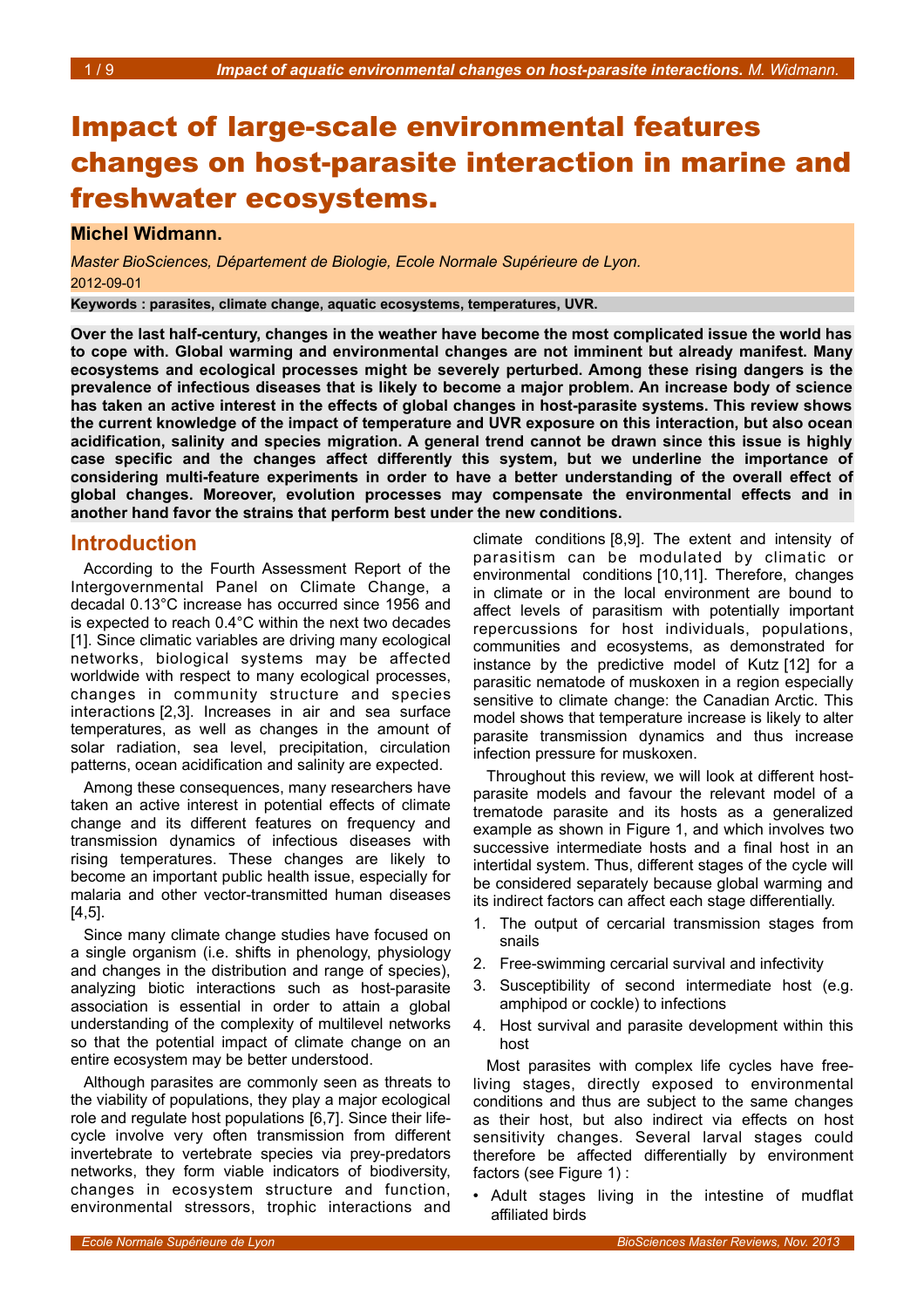

<span id="page-1-0"></span>**Figure 1. Life cycle and exposure to environmental conditions of different stages of intertidal trematode parasites (with the example of the trematode** *Curtuteria australis***).** Adults produce eggs inside shore birds which are expelled with bird faeces and then ingested by a first intermediate host (mudsnail or whelk). Asexual reproduction occurs within this host and produces a free swimming stage released during good environmental conditions, which then infects a second intermediate host (crustacean, cockle) that shore birds ingest. Stages that might be affected are (1) The output of cercarial transmission stages from snails (2) Free-swimming cercarial survival and infectivity (3) Susceptibility of second intermediate host (e.g. amphipod or cockle) to infections (4) Host survival and parasite development within this host. Lightning bolts represent stages directly exposed to environmental conditions such as UVR exposure or water salinity. Since parasites use ectothermic hosts, they are indirectly affected (e.g transmission rates) by environmental factors, especially temperature.

- Eggs passing out with the bird's feces and persisting in the environment until they may get ingested by a first intermediate host
- Free-swimming stages (cercarial) directly exposed to the environment, but not for long (<24h, until they find a second intermediate host)
- Exposure in an indirect way through snail, mollusk which opacity might or might not let UVR reach the parasite, and bird hosts whose living conditions are affected by global warming

Pathogens are to cope with the same environmental conditions as their hosts but their responses and susceptibility might be different, causing likely destabilization of this system. An indicator of parasite transmission consists in measuring the survival and rate of transmission of free-living stages in order to estimate the basic reproduction ratio (Ro).

The intertidal ecosystem is a good model since parasites are ubiquitous components found in almost all animal species and are known to play crucial roles in the biodiversity and structure of this benthic community [11]. Also, intertidal organisms may be simultaneously exposed to a variety of physiologically stressful conditions. Since they already live in a physiologically stressful environment with extreme fluctuations that expose them to periods of emersion that can lead to severe desiccation, thermal stress and exposure to UV radiation, intertidal trematode parasites and their hosts are highly sensitive to environmental conditions and provide therefore an excellent tool for monitoring ecological impacts of climate change [11].

### **Temperature**

Rising temperature is the most obvious factor of global warming. Several laboratory experiments have been undertaken in order to determine the effects of temperature on host-parasite systems.

Predictions ought to consider the sensitivity to temperature changes of parasites and their free-living stages, but of their hosts as well in order to anticipate the net effect of global warming on this system [13].

Different stages of parasites are temperature dependent (see Figure [2](#page-2-0) for summary) and a model including the mortality of these stages (i.e. pre-infective stages, third stage larvae in the faeces and third stage on the pasture) reveals that larval stage and embryonation success are the most sensitive to temperature increase [14].

Commonly, cercariae production from the first intermediate host and infectivity of cercariae become more important with high temperatures with an optimum temperature [15,16] while their survival rate drops. Growth development is in fact significantly correlated with temperature [17]. However, these rates present an optimum as shown on Figure [2](#page-2-0) meaning that increasing temperatures have a threshold effect on these parameters. These observations have led to the prediction that global warming might enhance the impact of trematodes through the increased number of infective stages present in a system [11,18].

Moreover, with earlier timing of spring and warmer ‹winter, parasites are exposed to longer growing seasons that would likely generate more generations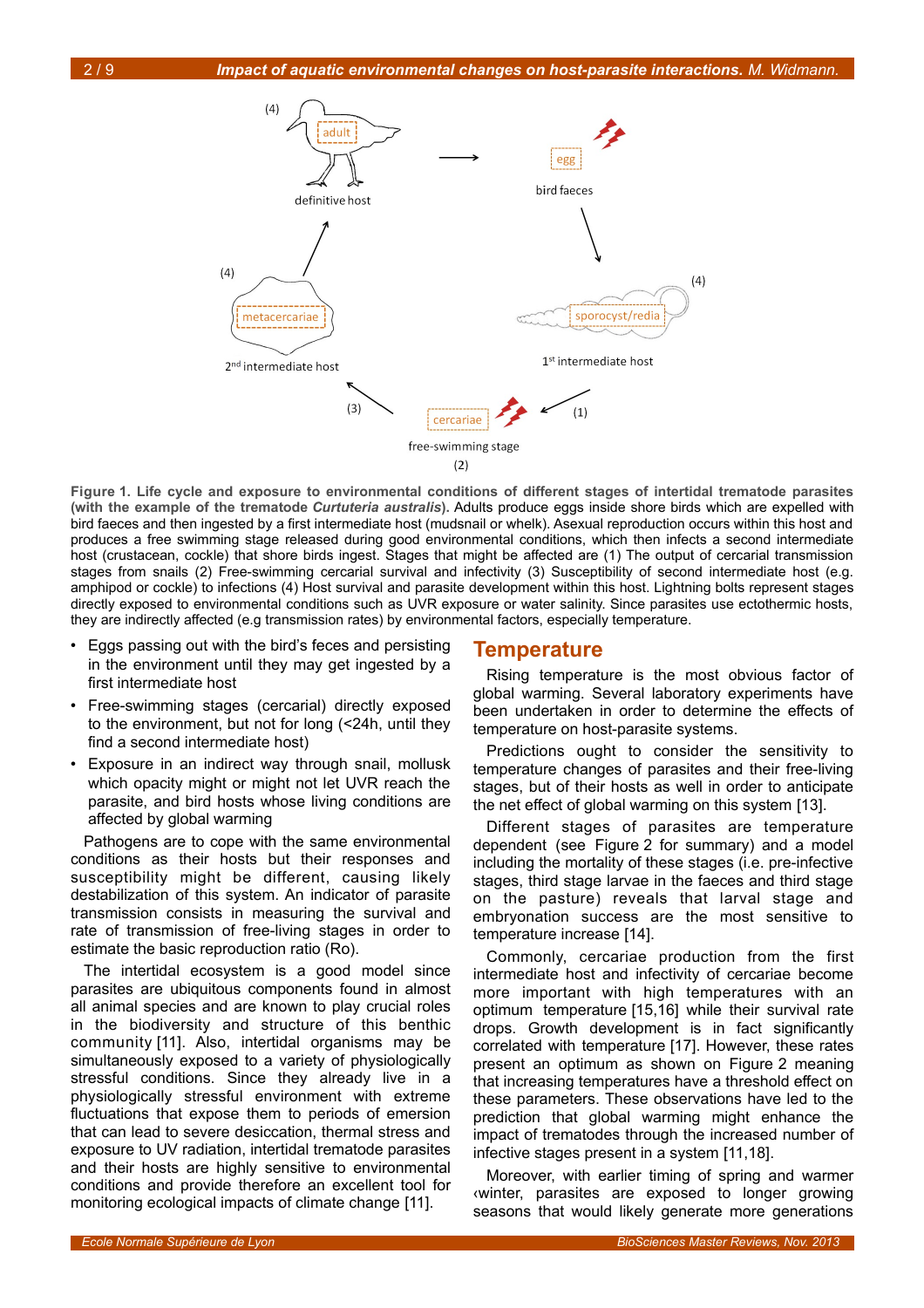

<span id="page-2-0"></span>**Figure 2. Temperature impacts on (a) emergence of cercariae from snail first intermediate host** *Littorina littorea***, (b) infection intensity (metacercariae per host) of cercariae in** *Cerastoderma edule,* **(c) infection success percent of cercariae in cockle second intermediate host** *Cerastoderma edule***.** Parameters showing an optimum suggest that passing a threshold, temperatures can cause negative effects on parasite infection success and output from host. (*Adapted and generalized from Thieltges & Rick 2006 and Studer 2011 [16,30])*.

annually and relax overwintering restrictions on pathogen life cycles. Transmission to definitive host is bound to take place even during colder months since birds visit the mudflat also in winter. Consequently, the number of generations may increase through two mechanisms : longer growing seasons and accelerated parasite development [5].

On the other side, we should consider hosts consequences as well. Temperature effects on hosts depend on the considered species, but usually as temperatures rise, hosts become more sensitive to infection, mainly explained by an immunosuppression and reduced virulence due to stress [19,20]. Thus, at the population level, it is bound to negatively affect the parasite's success at completing its life cycle.

A study on *Maritrema novaezealandensis* and its amphipod host *Paracallio penovizealandiae* shows that at low temperatures (< 20°C), transmission is low and amphipod survival unaffected. At intermediate temperatures (20 to 25°C), output and infectivity of cercarial transmission stages is at an optimum leading to an increase of parasite-induced mortality on amphipods that are affected directly by temperatures as well. At high temperature  $(> 30^{\circ}C)$ , transmission of the parasite is reduced (few cercariae, low infectivity, but temperature-induced mortality of amphipods is most pronounced) [21].

McCarthy [22] showed that decreased cercarial survival at high temperatures appears to be countered by improved infectivity likely mediated through increased cercarial activity resulting in a greater number of host contacts.

Overall, granted that temperatures do not exceed a certain optimum, moderately high temperatures are expected to benefit the transmission of the trematode including the parasite development within the mollusk hosts. This may, however, increase the risk of parasiteinduced mortality of hosts. Moreover, if temperatures exceed an optimum level, direct negative effects on the parasite as well as the host may be pronounced.

However, a 20-year study on two farm fishes in Finland [23] has underlined the fact that the prevalence of infection is correlated with increases in temperature for some of the diseases (*Ichthyophthirius multifiliis*,

*Flavobacterium columnare*), while in the other diseases, the pattern was the opposite (*Ichthyobodo necator*) or absent (*Chilodonella spp.*). Likewise, altered temperature experiments on the intertidal horn snail *Cerithidea californica* showed that the survival and activity of one trematode species remain unaffected with increased temperatures whereas another one decreased at the warmer temperature [24]. This opposite effect might be observed if the parasite optimal temperature for growth and transmission was lower [25]. In conclusion, increases in temperature may have differing effects on aquatic parasite-host dynamics depending on the biology of each disease and the role of local conditions.

# **UVR**

Since the stratospheric ozone layer is reduced, more solar ultraviolet radiation (UVR) rays are likely to reach ecosystems, consequences of which are mostly increasing membranes, enzyme and DNA damages of exposed organisms ([26]. Even if the amount of UVR fluctuates with seasons, latitude, altitude, water depth, it has become more extensive with global warming [27]. This environmental stress factor could have an impact on aquatic organisms, as well on hosts as parasites through several mechanisms. Indeed, it has been shown that UV radiation can provokes an imbalance in the immune response to UV radiation, but it can also be benefit for the health (e.g. vitamin D production) but several studies of Ruelas *et al.* ( *e.g. [28]*) have underlined the fact that, even if parasite and infected snails are vulnerable to UVR exposure, both are able to repair UV-induced DNA damages. Biological and ecological effects of UVR have been well studied in aquatic ecosystems [29] and several UVR exposure studies has shown similar results; (i) host sensitivity to parasite is affected as their immune system is depressed and their resistance to infection is faulty [30] (ii) parasite survival decreases strongly because of free-living stages that are sensitive to environment conditions [30,31].

This effect is especially strong in clear, shallow waters. Consequently, intertidal ecosystems might be especially good UVR effects models as organisms are exposed to terrestrial atmospheric conditions during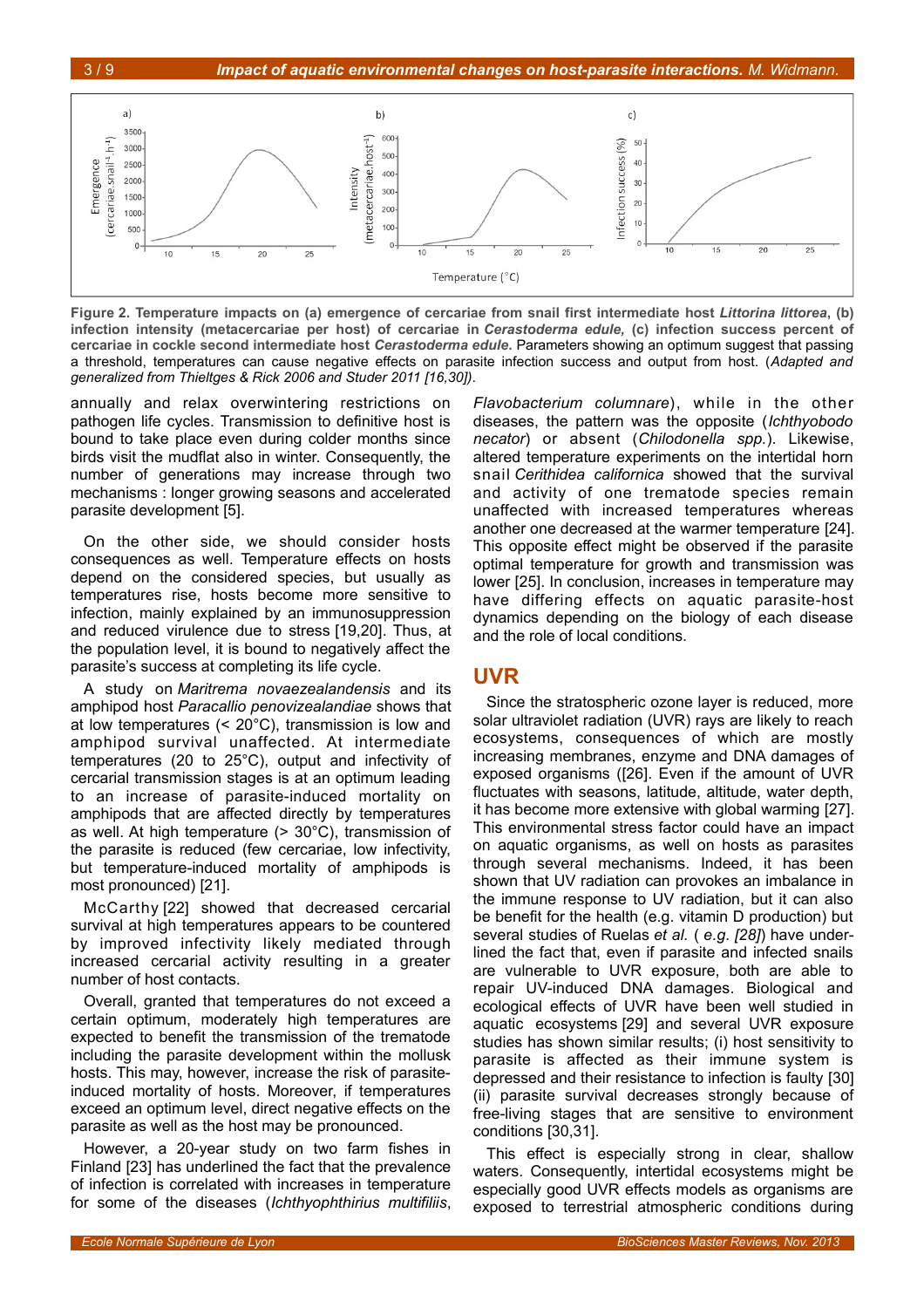low tide. Indeed, different stages could be affected (see Figure [1\)](#page-1-0): (1) eggs that are in bird's feces and exposed to the environment, (2) free-living cercariae stage, and (3) the second intermediate host, level of which depends on the transparency of the host (e.g. crustacean are less opaque than shellfish intermediate hosts).

However, a recent study on *Daphnia dentifera* (which is one of the more UVR-sensitive zooplankton group), and its virulent fungal parasite, *Metschnikowia bicuspidate* has revealed that although parasite infectivity is significantly negatively affected, *Daphnia* susceptibility to infection remains insensitive to UVR level. Therefore, solar ultraviolet radiation may reduce disease in this system. Indeed, if environmental stress kills parasites or reduces their infectivity without affecting host infection susceptibility, then disease should diminish as well [31].

Since hosts and parasites respond quite differently to UVR, it remains complicated to predict the overall effect of UVR on aquatic ecosystems. However, the fact that several zooplankton species are especially vulnerable to UVR is a potential risk for parasites that use them as intermediate hosts [32].

# **Ocean acidification and salinity**

# *Acidification*

With global warming, carbon dioxide is strongly released into the atmosphere by the ocean leading to a pH reduction of 0.28 to 0.7U [33] driving to a future pH of 7.4 – 7.8. Moreover, an acidification resulting of increasing in precipitation is expected [34]. The consequences of decreasing pH start to be understood and ocean acidification has been called as "global warming's evil twin" by Savitz [35] since it is a serious threat for calcifying marine organisms. Although it is well known that ocean acidification would affect marine organisms in terms of trophic interactions and biodiversity [36], few studies exist on this subject and the impact of changing pH on parasite-host interaction has never been studied.

The study of Koprivnikar [24] constitutes the first examination of the effects of pH on marine cercaria. It shows that the pH alone is not able to affect the cercaria but shows interaction with salinity and time. Indeed, the surviving and active *E.californiensis* cercaria in 35 versus 40 ppt only occurred in the higher pH (8.2).

### *Salinity*

Few studies have focused on the effect of salinity on parasite although it is well known now that oceanic salinity will be altered with global warming mainly by decreased in ocean surface salinity [37] while rainfall and evaporation might either increase or decrease salinity.

In intertidal ecosystem, warm conditions and increased salinity are linked especially during low tide conditions when evaporation is high and temperature

peaks : Sousa and Gleason [38] measured a salinity of 60 ppt (kg salt per kg water in parts per thousand) and temperature of 35°C during low tide in tide pools in Bolines Lagoon. Cercariae in this ecosystem might therefore have a high tolerance to a range of salinities, whereas marine ecosystems have a more stable level around 35 ppt.

Shift in salinity might have an impact on the distribution if host and parasite don't share the same tolerance range as reported with oysters and its sporozoan parasite *Haplosporidium nelsoni* [39]. Moreover, gradient salinity experiments show a significant effect on metabolism, ecdysis and physiology [40] as well as the reproduction since invertebrate larval stages are negatively affected by extreme salinity conditions (25 and 45 ppt) as a result of lipid peroxydation and oxidative stress [41].

Among the few parasite studies that has focused on the effect of salinity, it has been shown that cercarial longevity presents a high tolerance to varying salinity [42,43] and its emergence from mollusks can be influenced by salinity, the cercarial output becoming lower with low salinities [44,45]. The overall effect of higher salinity has been shown to be more beneficial to parasite than its host [46].

# **Host range, migration and species introduction consequences**

Since parasites critically depend on successful transmission from one host to the next in their life cycle, death, unavailability or nest shift of a host before transmission will negatively impact the parasite as well. The seasonal dynamics of parasites and their hosts is therefore crucial if climate change affects host or parasite geographic ranges [47]. Biological invasion and shift in range is a significant consequence of global warming since various free-living animals (hosts) and their parasites have invaded recipient areas in which they had not previously occurred, threating the integrity and functioning of ecosystems [48,49]. Biological invasion can lead to emerging infectious diseases (EIDs) through the introduction and transmission of novel parasites from non-indigenous species to native species which are immunologically naïve [50–52]. Wildlife EIDs pose therefore a substantial threat to the conservation of global biodiversity. Poulin reviewed the impact of species introduction on the dynamic of endemic parasites [48] and several mechanisms can be listed: introduced species might (1) act as a competent hosts for endemic parasites leading to an increase in disease, (2) not be a suitable host for endemic parasites but be still infected leading to a sinks for parasite and a dilute disease risk for native hosts, (3) lead to a shift in one of the parasite's host abundance (e.g by competition or predation), (4) alter disease severity by changing the exposure or susceptibility of native hosts to infection by causing alterations in their behaviour or immunocompetence. Thus, climate change will not only caused species introduction but also local extinctions. A summary is illustrated on Figure [3.](#page-4-0)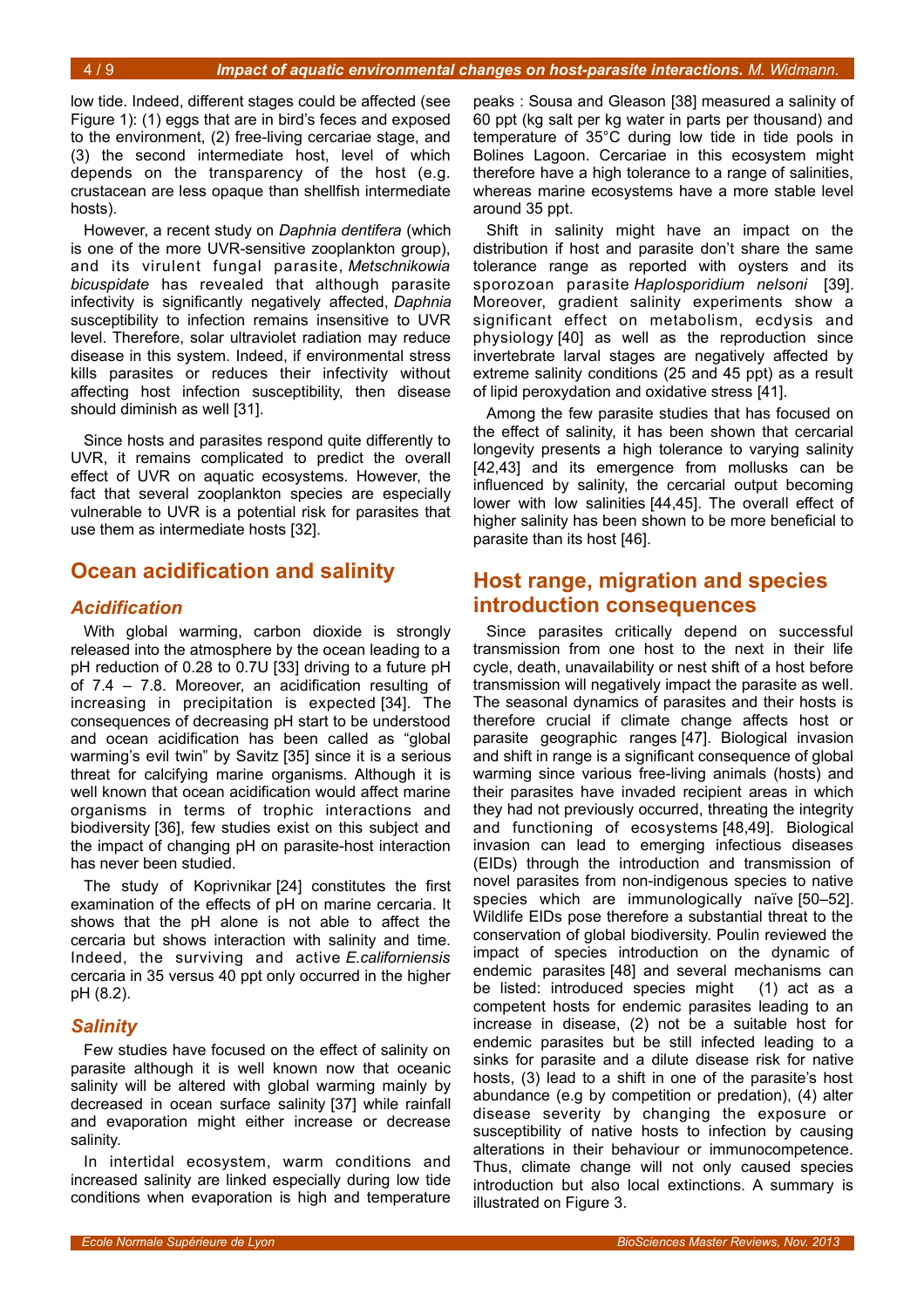

<span id="page-4-0"></span>**Figure 3. Summary of possible impacts of NIS on the dynamics of endemic parasitic diseases that might lead to disease emergence.** The hypothetical parasite considered here has a two-host life cycle involving a definitive host, DH (white rectangle), and an intermediate host, IH (white circle). During transmission from one host to the other, some parasites are unsuccessful and therefore lost from the system; the thickness of the arrows indicates the relative numbers that are either lost or successfully transmitted. The NIS (black rectangle) can either act as an alternative host for the parasite, or have an indirect effect (shaded arrow) on one of the native hosts. The native host incurring an emergent disease (i.e. an increase in infection rate) is indicated by a lightning bolt. (a) The situation prior to the invasion, providing a benchmark for comparisons. (b) The invader is a suitable alternative definitive host, more parasites there forereach a definitive host and more infective stages are produced to infect the intermediate host. (c) Same as the previous scenario except that the invader can serve as an alternative intermediate host, leading to greater infection risk for native definitive hosts. (d) The invader indirectly causes the population of native intermediate hosts to increase in size (larger circle), for instance by feeding on their predators or competitors, which leads to reduced losses at that stage of the parasite's life cycle, and greater infection risk for native definitive hosts. (e) The invader indirectly causes intermediate hosts to become more susceptible to infection, for instance by forcing them to change their microhabitat or diet, or via immunosuppression induced by stress. Induced habitat changes may be spatially extensive, such that the native species uses sub-optimal habitats in which infection risk is modified by other stressors. (f) Same as theprevious scenario except that the invader indirectly affects the definitive host instead of the intermediate host. *(Adapted from Poulin et al. [48])*.

Moreover, slight changes in distribution or abundance of any species belonging to the food web of any hosts will affect indirectly their parasites as well.

However, species migration and introduction is not the only hazard of host range shifts. In order to achieve the transmission and complete the life cycle of a parasite, a spatio-temporal overlap between host and parasite availability must occur. Indeed, several obstacles are introduced by global warming. First, temperature change can lead to a shift in synchronicity since seasonal distribution of marine species is often temperature dependent. Consequently, any change in seasonal condition such as earlier spring and warmer winter is likely to break the overlap between the host and parasite life cycle. A study on the digenean *C.cooperi* and mayflies, its second intermediate host, in Gull Lake by Esch *et al.* [53] is a relevant example showing that infection prevalence is affected by environmental conditions. Indeed, mayflies prefer deep waters but with the lake eutrophication, low waters became anoxic and mayflies distribution shifted to the high part of the lake where the first intermediate host stayed, leading to an increase in infection prevalence.

Moreover, Adam Ray *et al.* [54] suggests that a management strategy of a significant cause of juvenile salmonid mortality could be focus on disrupting the overlap of this parasite and its obligate hosts to improve emigration success and survival of juvenile salmon in the Klamath River.

# **Evolution and Adaptation**

Coping with environment shifts, species are to adapt in order to survive and speciation events are likely to occur. Since temperatures will increase gradually over the next several decades, this will allow several parasite generations for natural selection to favor the strains that perform best under the new conditions. In this host-parasite system, coevolution is usually comparable to predator-prey system. A better adaptation of any organisms in the parasite cycle might lead to adaptation effect of the parasite, otherwise it is likely to disappear.

With shifts in geographical ranges and likely host or parasite extinctions, parasite might adapt to new conditions and new hosts. Selection pressure might lead to new species whereas other parasite might become extinct. Paterson [55] theorized the different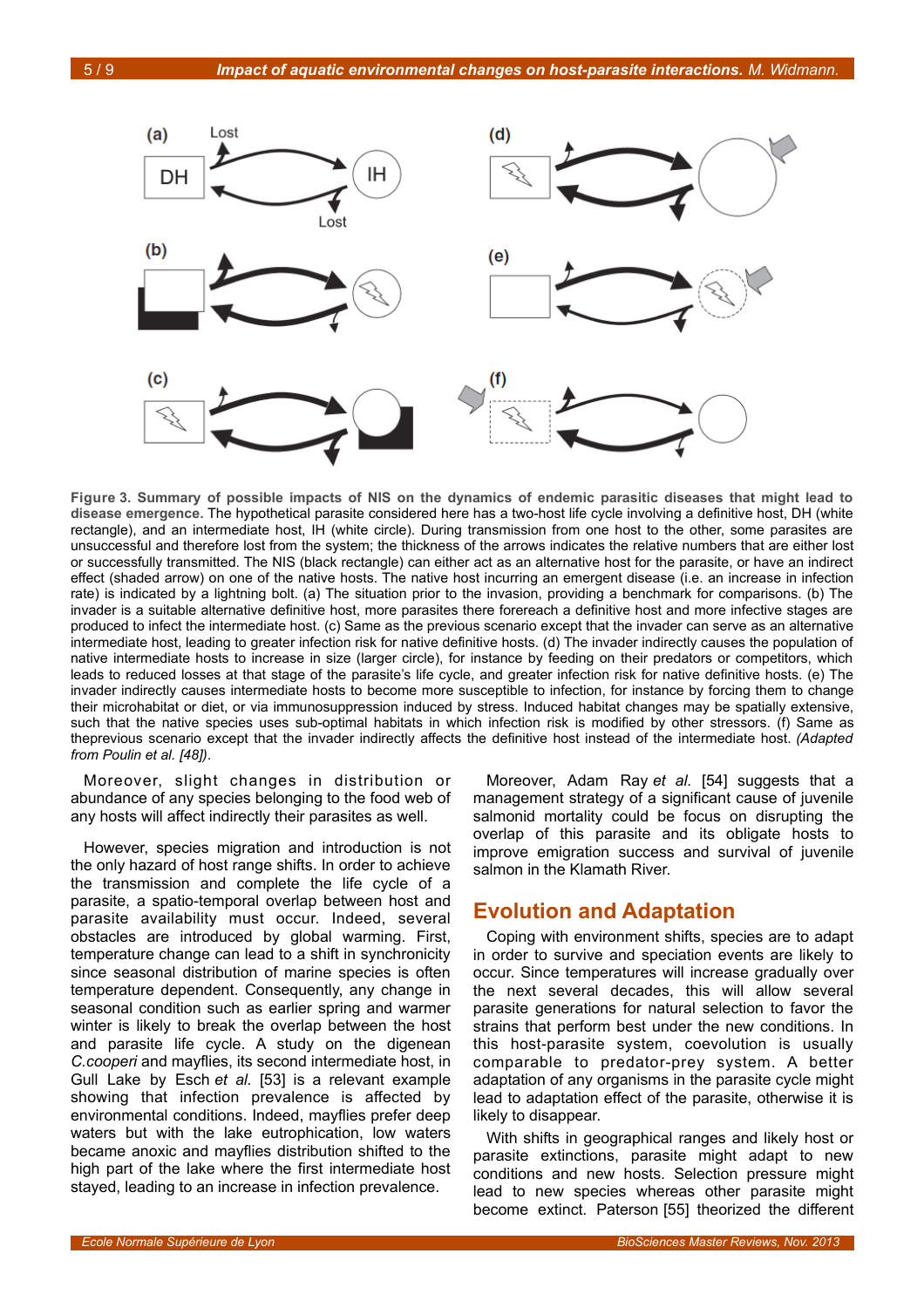6 / 9 *Impact of aquatic environmental changes on host-parasite interactions. M. Widmann.*

evolutionary events generated by host migration and speciation (Figure [4\)](#page-5-0). Thus, with geographical shifts, some parasites might "miss the boat" and become extinct and they are not able to adapt to another host. Otherwise, host switch would lead in some cases to parasite speciation.



<span id="page-5-0"></span>**Figure 4. Four categories of evolutionary events in a host–parasite association.** *(Adapted from Paterson 1997 [55] and Taraschewski 2006 [50]).*

Moreover, evolution may compensate the environmental change effects. Therefore, experiments, which involve placing parasites into completely new conditions and measuring the consequences, might be completely irrelevant because in future, when these conditions exist in nature, the parasites present will have gradually adapted to them.

# **Complexity of the study**

In order to have a better understanding of the overall effect of climate change, it is necessary to have a detailed approach of the structure of ecosystems. Discrepancies between several studies on the effect of climate change on the extent of schistosome transmission [56,57] are due to the fact that this transmission is not only affected by the climate but also ecological, evolutionary, economic, social factors and most probably thinnest interactions with other organisms [58]. This example is relevant for all infectious diseases and vector-transmitted parasite studies that need to be approached with multifeatures considerations. Indeed, several authors have highlighted the need to better incorporate ecological complexity into climate change disease studies.

However, the impact of multiple stressors associated with climate change remains unclear and it is complicated to study this issue accurately because of the paucity of baseline data, the multivariate nature of climate change, and the nonlinear thresholds in both disease and climate processes. Associations between climate and disease do not necessarily imply causation, but results from correlative studies and short-term experiments can help us to separate the effects of climate from other components of global change.

Synergistic effects have been studied in order to have a more accurate approach (*e.g:* [24,59,60]). It is a



<span id="page-5-1"></span>**Figure 5. Interaction between global warming components and consequences on host and parasite interactions.** Small grey dashed lines indicate an inhibition effect whereas wider black lines indicate an enhancer effect. Threshold effect is represented by an alternation of short and large dotted line.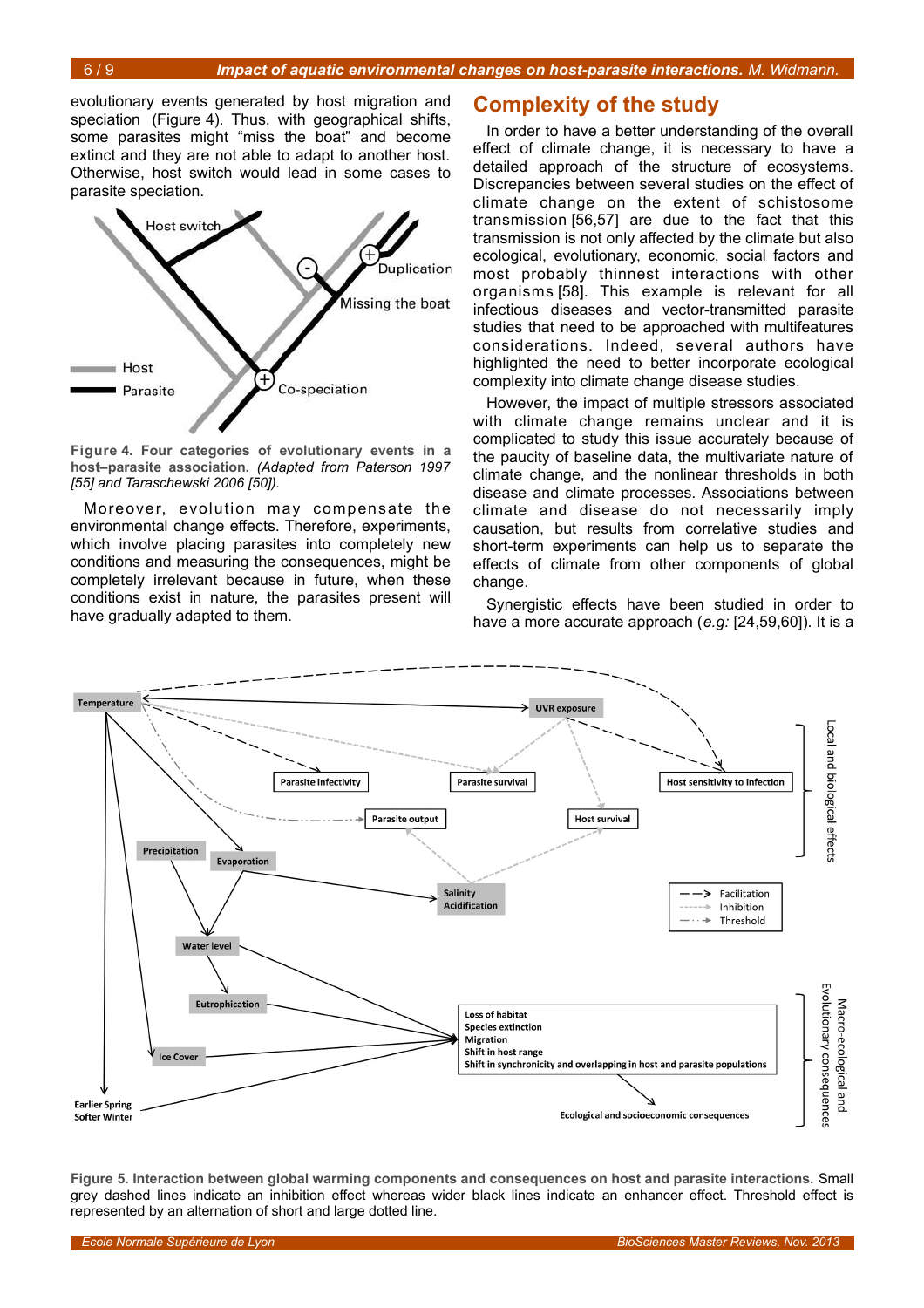minutely detailed work to quantify the magnitude of global warming different effects and it is impossible to predict the overall effect by manipulating isolated variables. For instance it has been demonstrated that the negative effects of UVR on some species could be exacerbated by ecologically realistic extreme salinities [61] and increased temperature [62]. Indeed, DNA repair mechanisms are more efficient at high temperature, which might reduce the negative effect of UVR.

Although studying synergistic effects is extremely complicated, it is an interesting way of predicting accurately the consequences of global warming on host-parasite system and is a crucial topic for further research.

# **Conclusion**

Numerous changes provoked by global warming could affect free-living cercaria, survival, output, infectivity or transmission, but larval development and maturation as well. These changes could also have indirect effects on parasite via impact on host range and distribution, susceptibility to infection or population dynamic.

These different factors are affected differently and consequences of temperature increase and the other changes don't necessarily converge on the same trends (see Figure [5\)](#page-5-1). Overall, warmer temperature is assumed to lead to an increase in cercarial output, enhancing the local impact of parasite unless its effects are cancelled out by other changes [18]. It is therefore necessary to conduct more studies on other features than temperature since it is not the only component of the current environmental changes, and as the review clearly shows, the different features are not equally studied. Moreover, it is necessary to conduct multivariate effects experiments in climate studies and evaluate the direct and synergistic effects of global environmental changes on this system in order to have a better understanding and predict accurately the impact of climate change on host-parasite interaction.

# **References and recommended reading**

Papers of particular interest have been highlighted as:

- of special interest
- •• of outstanding interest
- 1. IPCC: **Intergovernmental Panel on Climate Change, 2007. IPCC Fourth Assessment Report (AR4)-Climate Change 2007: Synthesis Report. Geneva, Switzerland.** 2007, [no volume].
- 2. Walther G-R, Post E, Convey P, Menzel A, Parmesan C, Beebee TJC, Fromentin J-M, Hoegh-Guldberg O, Bairlein F: **Ecological responses to recent climate change**. *Nature* 2 0 0 2 , **416**:389–395. [doi: 10.1038/416389a]
- 3. Peñuelas J, Filella I, Comas P: **Changed plant and animal life cycles from 1952 to 2000 in the Mediterranean region**. *Glob. Change Biol.* 2002, **8**:531– 544. [doi: 10.1046/j.1365-2486.2002.00489.x]
- 4. Lafferty KD: **The ecology of climate change and infectious diseases**. *Ecology* 2009, **90**:888–900. [doi: 10.1890/08-0079.1]

●●

- 5. Harvell, Mitchell CE, Ward JR, Altizer S, Dobson AP, Ostfeld RS, Samuel MD: **Climate warming and disease risks for terrestrial and marine biota**. *Science* 2002, **296**:2158–2162. [doi: 10.1126/science.1063699]
- ●
- 6. Hatcher MJ, Dick JTA, Dunn AM: **How parasites affect interactions between competitors and predators**. *Ecol. Lett.* 2006, **9**:1253–1271. [doi: 10.1111/j.1461- 0248.2006.00964.x]
- 7. Larsen MH, Jensen KT, Mouritsen KN: **Climate influences parasite-mediated competitive release**. *Parasitology* 2 0 1 1 , **138**:14 36 –1 44 1. [d oi: 10.1017/S0031182011001193]
- 8. Marcogliese DJ: **Parasites: small players with crucial roles in the ecological theater**. *EcoHealth* 2004, **1**:151–164. [doi: 10.1007/s10393-004-0028-3]
- 9. Marcogliese DJ: **Parasites of the superorganism: Are they indicators of ecosystem health?** *Int. J. Parasitol.* 2005, **35**:705–716. [doi: 10.1016/j.ijpara.2005.01.015]
- ●
- 10. Cattadori IM, Haydon DT, Hudson PJ: **Parasites and climate synchronize red grouse populations**. *Nature* 2005, **433**:737–741. [doi: 10.1038/nature03276]
- 11. Poulin R, Mouritsen: **Climate change, parasitism and the structure of intertidal ecosystems**. *J. Helminthol.* 2006, **80**:183–191.
- ●●
- 12. Kutz S., Hoberg E., Polley L, Jenkins E.: **Global warming is changing the dynamics of Arctic host– parasite systems**. *Proc. R. Soc. B Biol. Sci.* 2005, **272**:2571–2576. [doi: 10.1098/rspb.2005.3285]
- 13. Marcogliese DJ: **Implications of climate change for parasitism of animals in the aquatic environment**. *Can. J. Zool.* 2001, **79**:1331–1352.
- 14. Smith G: **The Population Biology of the Free-Living Phase of Haemonchus Contortus**. *Parasitology* 1990, **101**:309–316. [doi: 10.1017/S003118200006337X]
- 15. Mouritsen: **The** *Hydrobia ulvae–Maritrema subdolum* **association: influence of temperature, salinity, light, water-pressure and secondary host exudates on cercarial emergence and longevity**. *J. Helminthol.* 2002, **76**:341–347. [doi: 10.1079/JOH2002136]
- ●
- 16. Thieltges, Rick J: **Effect of temperature on emergence, survival and infectivity of cercariae of the marine trematode** *Renicola roscovita* **(Digenea: Renicolidae)**. *Dis. Aquat. Organ.* 2006, **73**:63–68.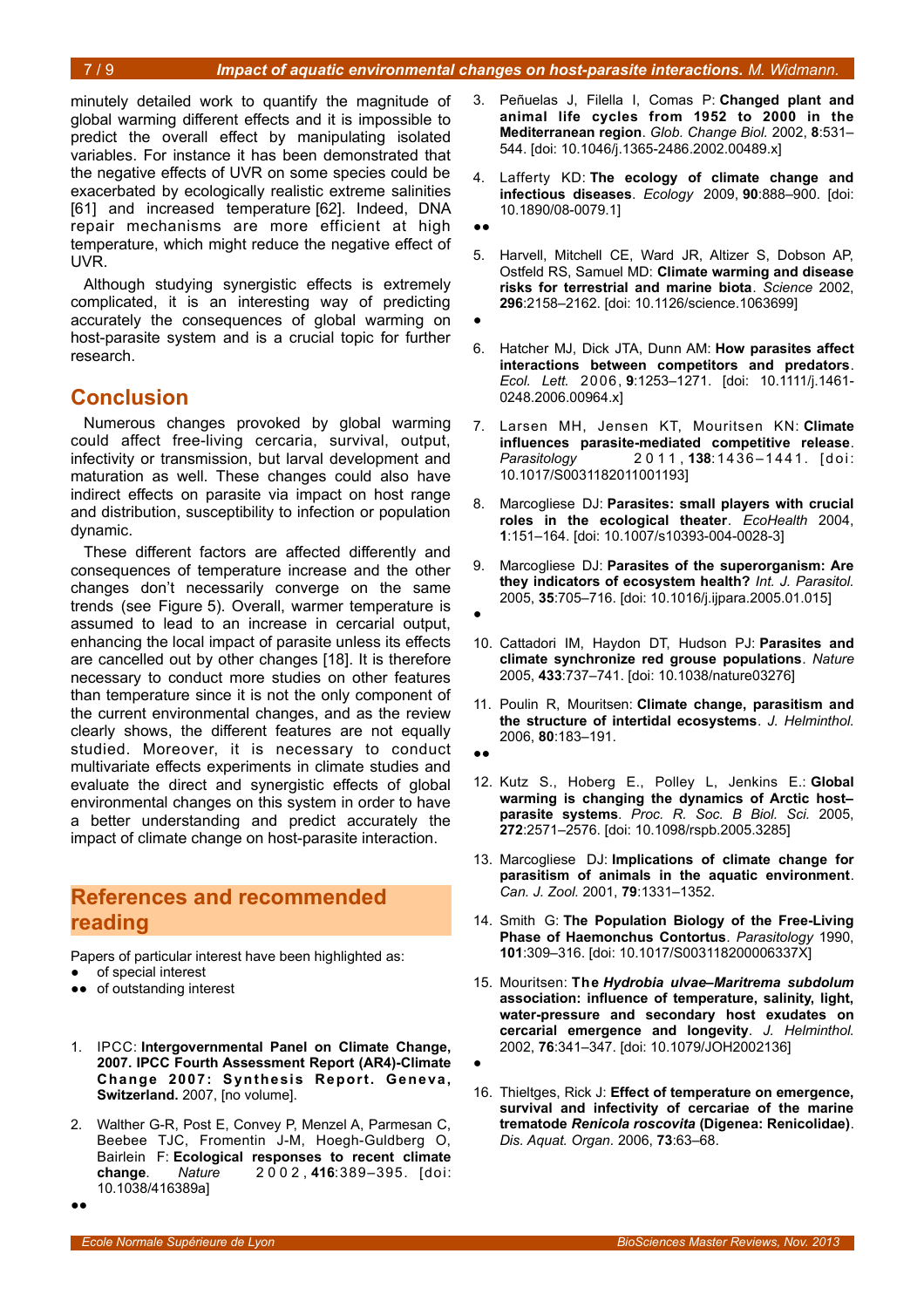#### 8 / 9 *Impact of aquatic environmental changes on host-parasite interactions. M. Widmann.*

- 17. Shiah FK, Ducklow HW: **Multiscale variability in bacterioplankton abundance, production, and specific growth-rate in a temperate salt-marsh tidal creek**. *Limnol. Ocean.* 1995, **40**:55–66.
- 18. Poulin: **Global warming and temperature-mediated increases in cercarial emergence in trematode parasites.** *Parasitology* 2006, **132**:143–151.
- 19. Harvell, Altizer S, Cattadori IM, Harrington L, Weil E: **Climate change and wildlife diseases: When does the host matter the most?** *Ecology* 2009, **90**:912–920. [doi: 10.1890/08-0616.1]
- 20. Lafferty KD, Porter JW, Ford SE: **Are diseases increasing in the ocean?** *Annu. Rev. Ecol. Evol. Syst.* 2 0 0 4 , **35**: 31 – 54. [doi: 10.1146/annurev.ecolsys.35.021103.105704]
- 21. Studer A: **Parasites and global warming : net effects of temperature on an intertidal host-parasite system**. 2011, [no volume].
- 22. McCarthy AM: **The influence of temperature on the survival and infectivity of the cercariae of** *E c h i n o p a r y p h i u m r e c u r v a t u m* **(Digenea: Echinostomatidae)**. *Parasitology* 1999, **118 ( Pt 4)**:383– 388.
- 23. Karvonen A, Rintamäki P, Jokela J, Valtonen ET: **Increasing water temperature and disease risks in aquatic systems: Climate change increases the risk of some, but not all, diseases**. *Int. J. Parasitol.* 2010, **40**:1483–1488. [doi: 10.1016/j.ijpara.2010.04.015]
- 24. Koprivnikar J, Lim D, Fu C, Brack SHM: **Effects of temperature, salinity, and pH on the survival and activity of marine cercariae**. *Parasitol. Res.* 2010, **106**:1167–1177. [doi: 10.1007/s00436-010-1779-0]
- 25. Pounds JA, Bustamante MR, Coloma LA, Consuegra JA, Fogden MPL, Foster PN, La Marca E, Masters KL, Merino-Viteri A, Puschendorf R, et al.: **Widespread amphibian extinctions from epidemic disease driven by global warming**. *Nature* 2006, **439**:161–167. [doi: 10.1038/nature04246]
- 26. Tedetti M, Sempéré R: **Penetration of ultraviolet radiation in the marine environment. A review**. *Photochem. Photobiol.* 2 0 0 6 , **82**:389–397. [doi: 10.1562/2005-11-09-IR-733]
- 27. Häder D-P, Helbling EW, Williamson CE, Worrest RC: **Effects of UV radiation on aquatic ecosystems and interactions with climate change**. *Photochem P h o t o b i o l S c i* 2 0 1 1 , **10**:242 –26 0. [ doi: 10.1039/C0PP90036B]
- 28. Ruelas DS, Karentz D, Sullivan JT: **Effects of UVB on interactions between** *Schistosoma mansoni* **and** *Biomphalaria glabrata*. *J. Invertebr. Pathol.* 2009, **101**:140–142. [doi: 10.1016/j.jip.2009.04.001]
- 29. Bancroft BA, Baker NJ, Blaustein AR: **Effects of UVB radiation on marine and freshwater organisms: a synthesis through meta‐analysis**. *Ecol. Lett.* 2007, **10**:332–345. [doi: 10.1111/j.1461-0248.2007.01022.x]
- 30. Studer A: **Effects of ultraviolet radiation on the transmission process of an intertidal trematode parasite**. 2011, [no volume].
- 31. Overholt EP, Hall SR, Williamson CE, Meikle CK, Duffy MA, Cáceres CE: Solar radiation decreases **parasitism in Daphnia**. *Ecol. Lett.* 2012, **15**:47–54. [doi: 10.1111/j.1461-0248.2011.01707.x]
- 32. Rautio M, Tartarotti B: **UV radiation and freshwater zooplankton: damage, protection and recovery**. *Freshw. Rev. J. Freshw. Biol. Assoc.* 2010, **3**:105–131. [doi: 10.1608/FRJ-3.2.157]
- 33. Caldeira K, Wickett ME: Oceanography: **Anthropogenic carbon and ocean pH [Internet]**. *Nature* 2003, **425**. [doi: 10.1038/425365a]
- 34. Schindler DW: **The cumulative effects of climate warming and other human stresses on Canadian freshwaters in the new millennium**. *Can. J. Fish. Aquat. Sci.* 2001, **58**:18–29.
- 35. Savitz J, Harrould-Kolieb E: **The oceans' acid test: can our reefs be saved? [Internet]**. *Front. Ecol. Environ.* 2008, **6**. [doi: 10.1890/1540-9295-6.10.515]
- 36. Lannig G, Eilers S, Pörtner HO, Sokolova IM, Bock C: **Impact of ocean acidification on energy metabolism of oyster,** *Crassostrea gigas***—changes in metabolic pathways and thermal response**. *Mar. Drugs* 2010, **8**:2318–2339. [doi: 10.3390/md8082318]
- 37. NODC: **National Oceanographic Data Center : Boyer TP, Antonov JI, Garcia HE, Johnson DR, Locarnini RA, Mishonov AV, Pitcher MT, Baranova OK, Smolyar IV (2006) World ocean database 2005. In: Levitus S (ed) NOAA Atlas NESDIS 60. US Government Printing Office, Washington**. 2006, [no volume].
- 38. Sousa WP, Gleason M: **Does parasitic infection compromise host survival under extreme environmental conditions? The case for** *Cerithidea californica* **(Gastropoda: Prosobranchia)**. *Oecologia* 1989, **80**:456–464.
- 39. Crain CM, Silliman BR, Bertness SL, Bertness MD: **Physical and biotic drivers of plant distribution across estuarine salinity gradients**. *Ecology* 2004, **85**:2539–2549. [doi: 10.1890/03-0745]
- 40. Shock BC, Foran CM, Stueckle TA: **Effects of salinity stress on survival, metabolism, limb regeneration, and ecdysis in UCA pugnax**. *J. Crustac. Biol.* 2009, **29**:293–301. [doi: 10.1651/08-2990.1]
- 41. Deschaseaux ESM, Taylor AM, Maher WA, Davis AR: **Cellular responses of encapsulated gastropod embryos to multiple stressors associated with climate change**. *J. Exp. Mar. Biol. Ecol.* 2010, **383**:130– 136. [doi: 10.1016/j.jembe.2009.12.013]
- 42. Stunkard HW, Shaw CR: **The effect of dilution of sea water on the activity and longevity of certain marine cercariae, with descriptions of two new species**. *Biol Bull* 1931, **61**:242–271. [doi: 10.2307/1537015]
- 43. Mouritsen: **The parasite-induced surfacing behaviour in the cockle** *Austrovenus stutchburyi:* **a test of an alternative hypothesis and identification of potential mechanisms**. *Parasitology* 2002, **124**:521–528. [doi: 10.1017/S0031182002001427]